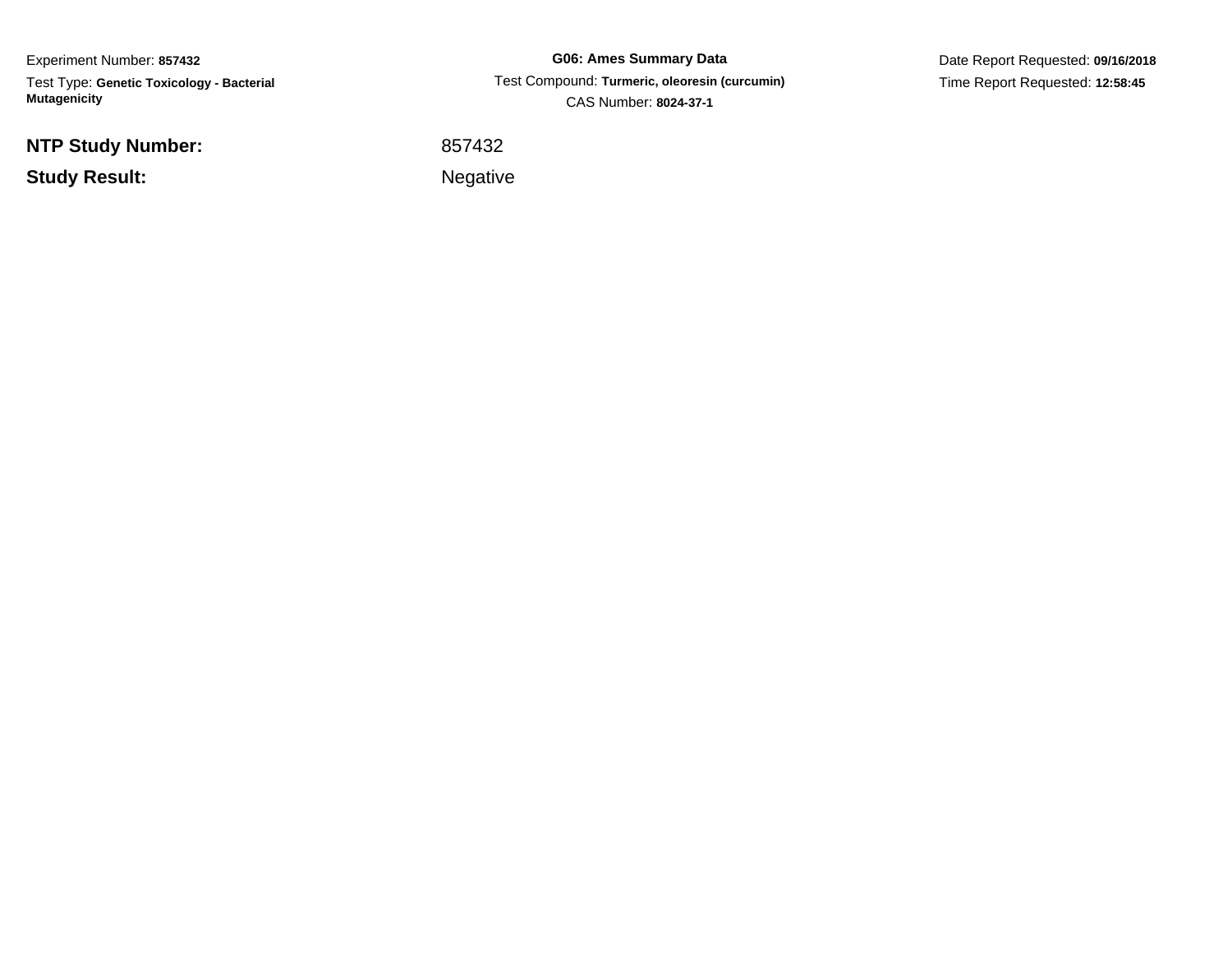Test Type: **Genetic Toxicology - Bacterial Mutagenicity**

## **G06: Ames Summary Data**Test Compound: **Turmeric, oleoresin (curcumin)**

Date Report Requested: **09/16/2018**Time Report Requested: **12:58:45**

# CAS Number: **8024-37-1**

|                               | Strain: TA100     |                   |                        |                        |                     |
|-------------------------------|-------------------|-------------------|------------------------|------------------------|---------------------|
| Dose (ug/Plate)               | <b>Without S9</b> | <b>Without S9</b> | <b>With 10% Rat S9</b> | <b>With 10% Rat S9</b> | With 10% Hamster S9 |
| Vehicle Control <sup>1</sup>  | $118 \pm 12.3$    | $78 \pm 3.4$      | $105 \pm$<br>8.5       | $99 \pm 0.3$           | $111 \pm 1.8$       |
| 1.0                           | $105 \pm 5.7$     | $99 \pm 5.5$      |                        |                        |                     |
| 3.0                           | $105 \pm 1.5$     | $110 \pm 6.2$     | 2.9<br>$108 \pm$       | $103 \pm 6.7$          | $100 \pm 9.0$       |
| 10.0                          | $104 \pm 11.3$    | $93 \pm 2.0$      | $107 +$<br>4.7         | $108 \pm 2.9$          | $86 \pm 3.2$        |
| 33.0                          | $110 \pm 12.7$    | $106 \pm 10.4$    | $116 \pm 14.5$         | $101 \pm 1.5$          | $103 \pm 6.1$       |
| 100.0                         | $99 \pm 6.2$      | $95 \pm 6.7$      | $87 \pm$<br>3.5        | $128 \pm 4.3$          | $97 \pm 6.7$        |
| 333.0                         |                   |                   | 3.4<br>$72 \pm$        | $133 \pm 7.8$          | $90 \pm 3.4$        |
| <b>Trial Summary</b>          | Negative          | Negative          | Negative               | Negative               | Negative            |
| Positive Control <sup>2</sup> |                   |                   | $922 \pm 112.2$        | $438 \pm 5.6$          | $1784 \pm 26.1$     |
| Positive Control <sup>3</sup> | $383 \pm 14.9$    | $208 \pm 16.4$    |                        |                        |                     |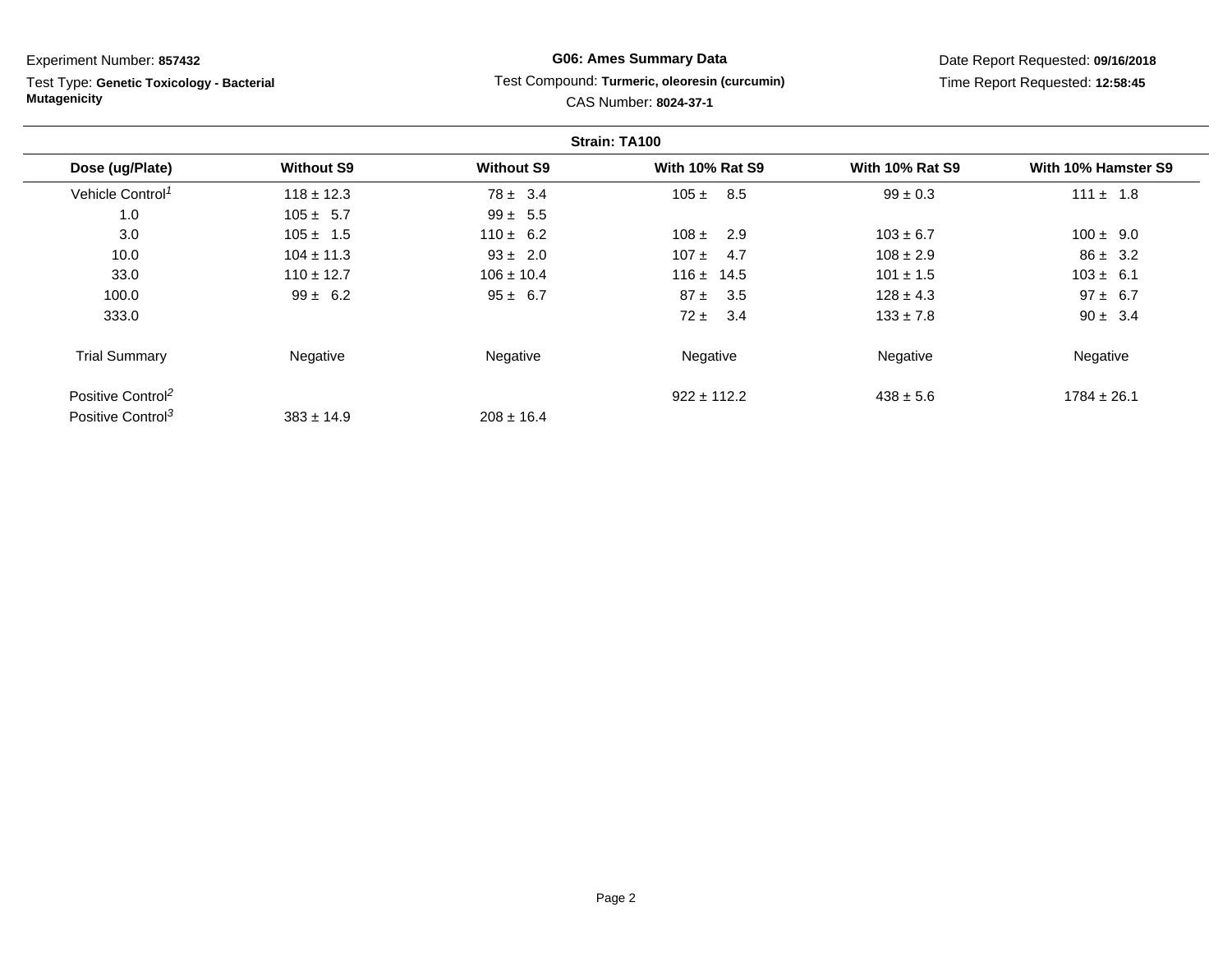Test Type: **Genetic Toxicology - Bacterial Mutagenicity**

## **G06: Ames Summary Data** Test Compound: **Turmeric, oleoresin (curcumin)**CAS Number: **8024-37-1**

Date Report Requested: **09/16/2018**Time Report Requested: **12:58:45**

| Dose (ug/Plate)               | With 10% Hamster S9 |
|-------------------------------|---------------------|
| Vehicle Control <sup>1</sup>  | $95 \pm 5.3$        |
| 1.0                           |                     |
| 3.0                           | $126 \pm 6.7$       |
| 10.0                          | $102 \pm 1.7$       |
| 33.0                          | $121 \pm 6.4$       |
| 100.0                         | $106 \pm 4.4$       |
| 333.0                         | $99 \pm 3.6$        |
| <b>Trial Summary</b>          | Negative            |
| Positive Control <sup>2</sup> | $1024 \pm 61.8$     |
| Positive Control <sup>3</sup> |                     |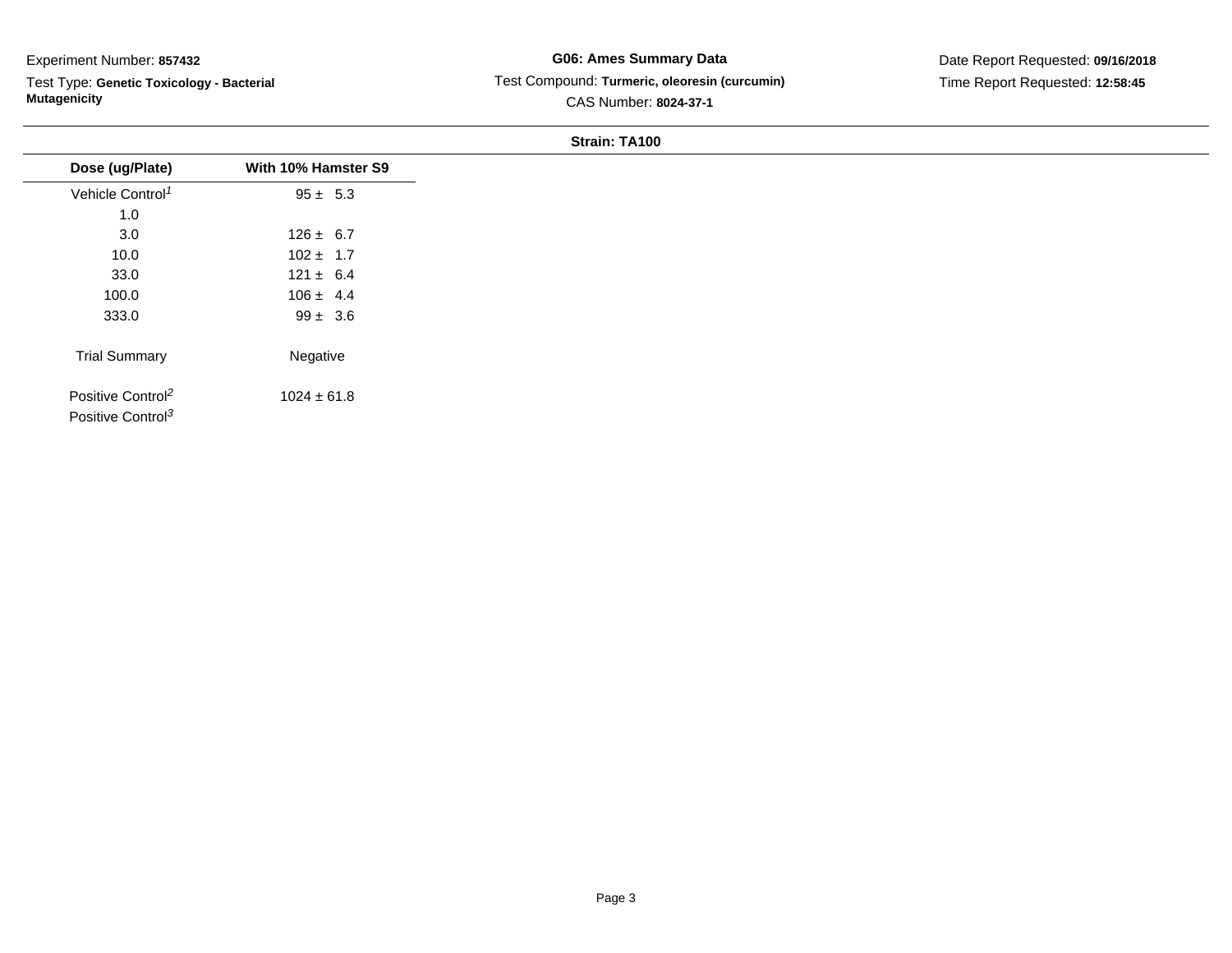Test Type: **Genetic Toxicology - Bacterial Mutagenicity**

# **G06: Ames Summary Data**

Date Report Requested: **09/16/2018**Time Report Requested: **12:58:45**

#### Test Compound: **Turmeric, oleoresin (curcumin)** $C$ <sup>AC</sup> Number

|  | CAS Number: 8024-37-1 |
|--|-----------------------|
|  |                       |

| Strain: TA1535                |                   |                   |                        |                        |                     |
|-------------------------------|-------------------|-------------------|------------------------|------------------------|---------------------|
| Dose (ug/Plate)               | <b>Without S9</b> | <b>Without S9</b> | <b>With 10% Rat S9</b> | <b>With 10% Rat S9</b> | With 10% Hamster S9 |
| Vehicle Control <sup>1</sup>  | $36 \pm 1.9$      | $20 \pm 3.2$      | $13 \pm 3.5$           | $7 \pm 0.7$            | $11 \pm 2.1$        |
| 1.0                           | $38 \pm 0.9$      | $25 \pm 4.8$      |                        |                        |                     |
| 3.0                           | $34 \pm 3.9$      | $26 \pm 7.5$      | $9 \pm 2.7$            | $9 \pm 2.3$            | $9 \pm 1.3$         |
| 10.0                          | $35 \pm 1.0$      | $26 \pm 0.6$      | $8 \pm 0.9$            | $6 \pm 1.2$            | $9 \pm 2.2$         |
| 33.0                          | $29 \pm 4.7$      | $25 \pm 1.3$      | $8 \pm 0.3$            | $7 \pm 0.7$            | $11 \pm 2.9$        |
| 100.0                         | $33 \pm 3.3$      | $22 \pm 3.0$      | $10 \pm 2.2$           | $10 \pm 2.8$           | $9 \pm 3.0$         |
| 333.0                         |                   |                   | $6 \pm 1.8$            | $10 \pm 3.4$           | $8 \pm 2.5$         |
| <b>Trial Summary</b>          | Negative          | Negative          | Negative               | Negative               | Negative            |
| Positive Control <sup>3</sup> | $395 \pm 21.7$    | $250 \pm 13.5$    |                        |                        |                     |
| Positive Control <sup>4</sup> |                   |                   | $211 \pm 18.1$         | $158 \pm 11.5$         | $492 \pm 17.2$      |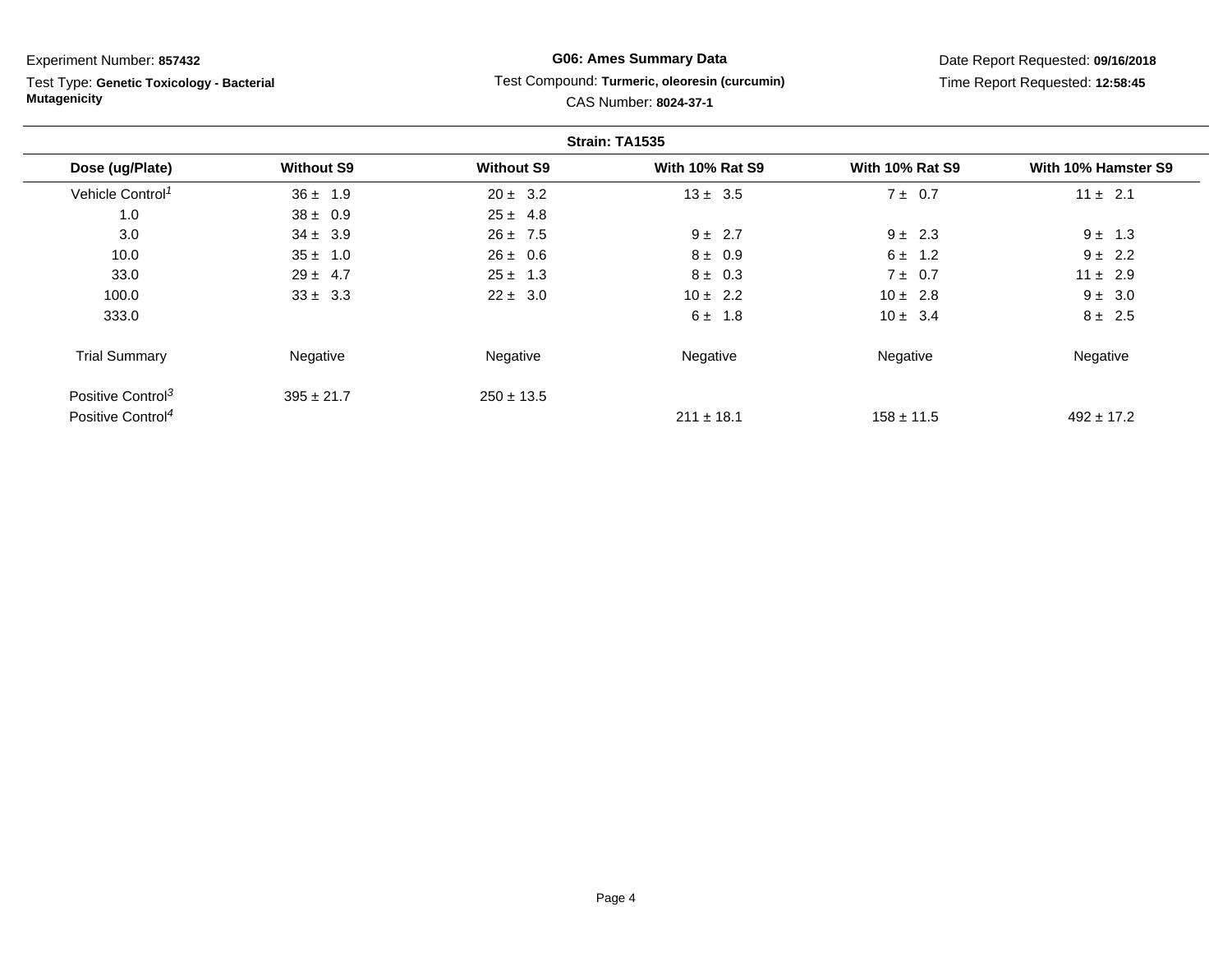$\overline{\phantom{a}}$ 

Test Type: **Genetic Toxicology - Bacterial Mutagenicity**

## **G06: Ames Summary Data** Test Compound: **Turmeric, oleoresin (curcumin)**CAS Number: **8024-37-1**

Date Report Requested: **09/16/2018**Time Report Requested: **12:58:45**

|                               |                     | <b>Sudill. TA1939</b> |
|-------------------------------|---------------------|-----------------------|
| Dose (ug/Plate)               | With 10% Hamster S9 |                       |
| Vehicle Control <sup>1</sup>  | $7 \pm 0.6$         |                       |
| 1.0                           |                     |                       |
| 3.0                           | $11 \pm 1.9$        |                       |
| 10.0                          | $6 \pm 0.9$         |                       |
| 33.0                          | $5 \pm 1.8$         |                       |
| 100.0                         | $5 \pm 0.9$         |                       |
| 333.0                         | $7 \pm 0.9$         |                       |
| <b>Trial Summary</b>          | Negative            |                       |
| Positive Control <sup>3</sup> |                     |                       |
| Positive Control <sup>4</sup> | $351 \pm 10.4$      |                       |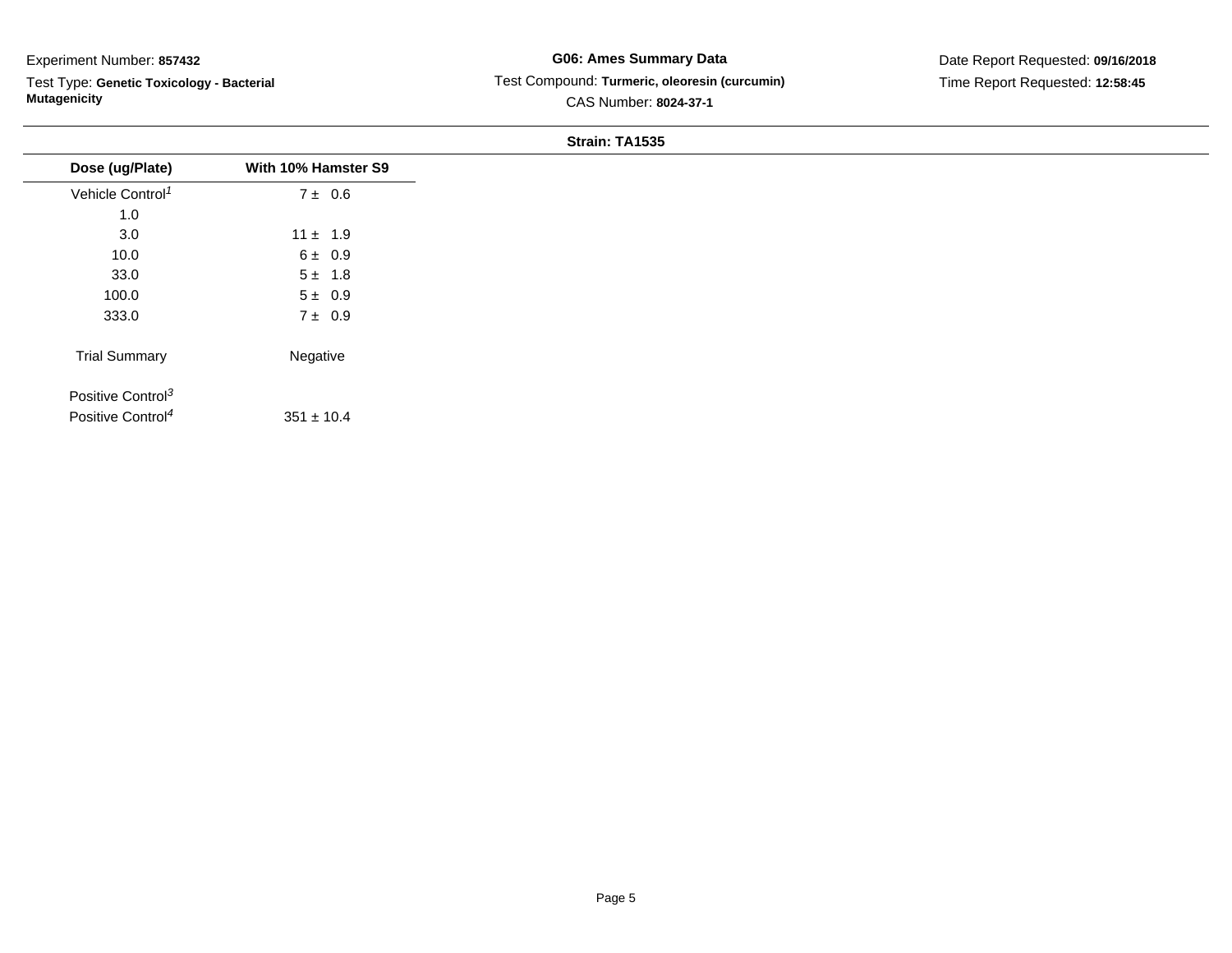Test Type: **Genetic Toxicology - Bacterial Mutagenicity**

## **G06: Ames Summary Data**Test Compound: **Turmeric, oleoresin (curcumin)**

Date Report Requested: **09/16/2018**Time Report Requested: **12:58:45**

# CAS Number: **8024-37-1**

| Strain: TA1537                |                   |                   |                        |                        |                     |
|-------------------------------|-------------------|-------------------|------------------------|------------------------|---------------------|
| Dose (ug/Plate)               | <b>Without S9</b> | <b>Without S9</b> | <b>With 10% Rat S9</b> | <b>With 10% Rat S9</b> | With 10% Hamster S9 |
| Vehicle Control <sup>1</sup>  | $4 \pm 0.9$       | $5 \pm 0.0$       | $7 \pm 0.3$            | $4 \pm 0.9$            | $9 \pm 0.9$         |
| 1.0                           | $5 \pm 1.5$       | $7 \pm 1.2$       |                        |                        |                     |
| 3.0                           | $6 \pm 1.2$       | $4 \pm 0.7$       | $5 \pm 0.6$            | $5 \pm 1.2$            | $7 \pm 1.8$         |
| 10.0                          | $6 \pm 1.0$       | $5 \pm 1.9$       | $4 \pm 0.7$            | $6 \pm 1.7$            | $8 \pm 1.2$         |
| 33.0                          | $4 \pm 0.9$       | $6 \pm 2.2$       | $7 \pm 1.5$            | $7 \pm 0.7$            | $7 \pm 2.4$         |
| 100.0                         | $4 \pm 1.5$       | $4 \pm 0.3$       | $6 \pm 1.2$            | $8 \pm 4.2$            | $7 \pm 0.3$         |
| 333.0                         |                   |                   | $6 \pm 1.5$            | $5 \pm 1.5$            | $7 \pm 1.7$         |
| <b>Trial Summary</b>          | Negative          | Negative          | Negative               | Negative               | Negative            |
| Positive Control <sup>4</sup> |                   |                   | $132 \pm 20.3$         | $114 \pm 5.7$          | $408 \pm 11.7$      |
| Positive Control <sup>5</sup> | $186 \pm 19.4$    | $157 \pm 28.2$    |                        |                        |                     |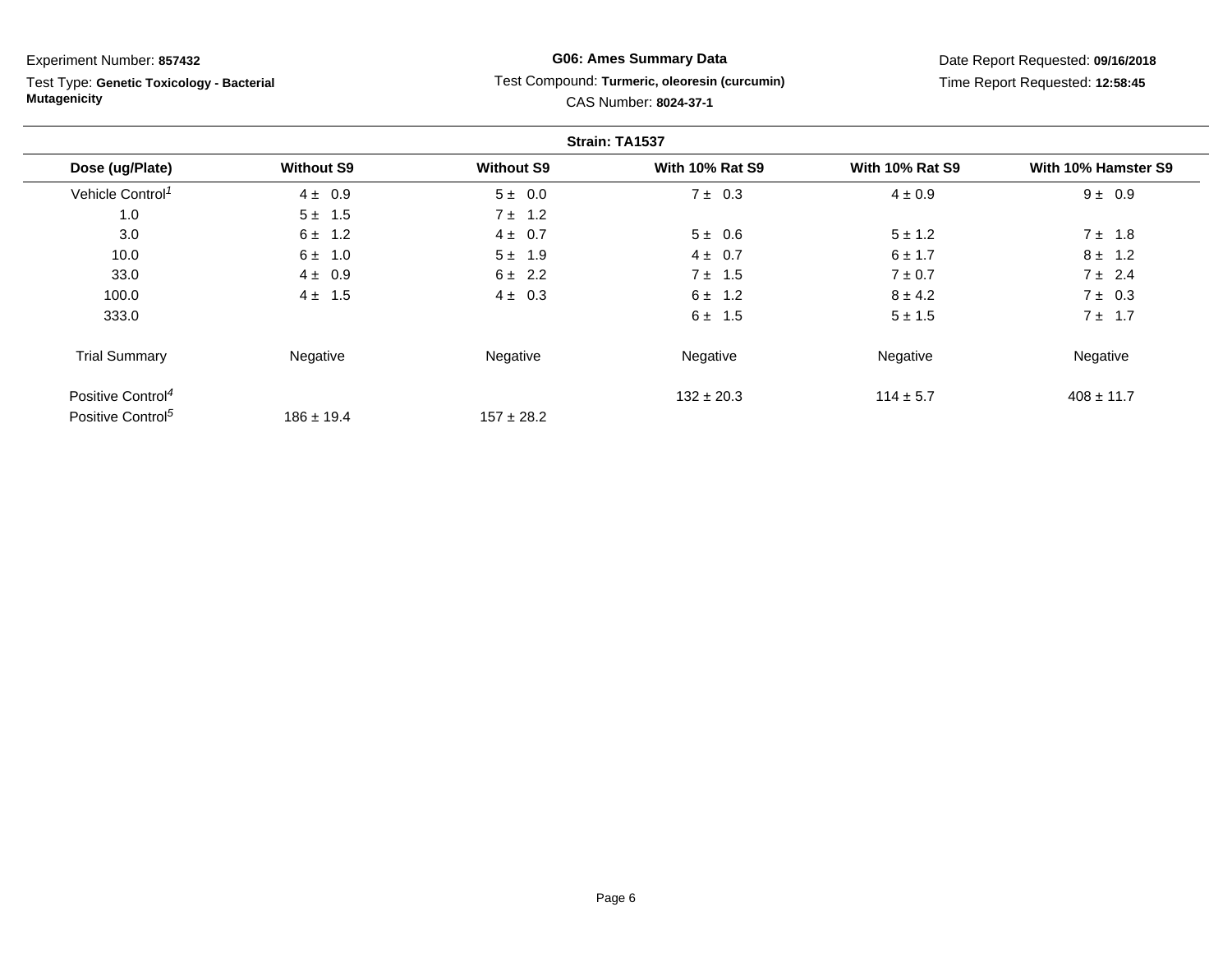Test Type: **Genetic Toxicology - Bacterial Mutagenicity**

## **G06: Ames Summary Data** Test Compound: **Turmeric, oleoresin (curcumin)**CAS Number: **8024-37-1**

| Dose (ug/Plate)                                                | With 10% Hamster S9 |
|----------------------------------------------------------------|---------------------|
| Vehicle Control <sup>1</sup>                                   | $5 \pm 1.0$         |
| 1.0                                                            |                     |
| 3.0                                                            | $5 \pm 0.6$         |
| 10.0                                                           | $5 \pm 1.2$         |
| 33.0                                                           | $6 \pm 1.5$         |
| 100.0                                                          | $7 \pm 1.3$         |
| 333.0                                                          | $7 \pm 0.9$         |
| <b>Trial Summary</b>                                           | Negative            |
| Positive Control <sup>4</sup><br>Positive Control <sup>5</sup> | $354 \pm 22.2$      |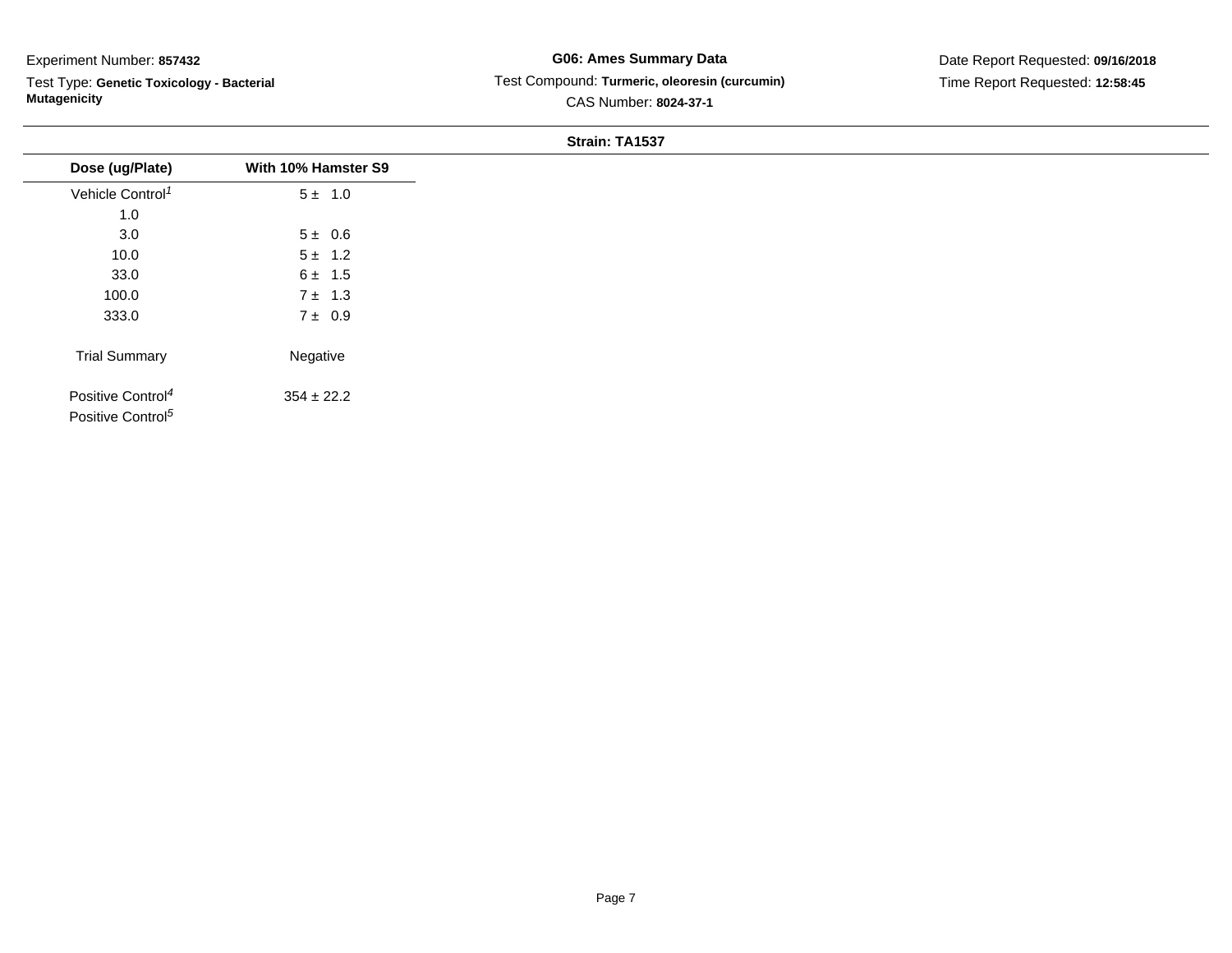Test Type: **Genetic Toxicology - Bacterial Mutagenicity**

## **G06: Ames Summary Data**Test Compound: **Turmeric, oleoresin (curcumin)**

CAS Number: **8024-37-1**

Date Report Requested: **09/16/2018**Time Report Requested: **12:58:45**

| <b>Strain: TA98</b>           |                   |                   |                        |                        |                     |
|-------------------------------|-------------------|-------------------|------------------------|------------------------|---------------------|
| Dose (ug/Plate)               | <b>Without S9</b> | <b>Without S9</b> | <b>With 10% Rat S9</b> | <b>With 10% Rat S9</b> | With 10% Hamster S9 |
| Vehicle Control <sup>1</sup>  | $21 \pm 1.5$      | $16 \pm 1.2$      | $23 \pm 2.3$           | $20 \pm 1.3$           | $36 \pm 2.5$        |
| 1.0                           | $18 \pm 1.9$      | $11 \pm 3.2$      |                        |                        |                     |
| 3.0                           | $18 \pm 1.2$      | $10 \pm 2.6$      | $31 \pm 2.6$           | $26 \pm 5.2$           | $30 \pm 5.2$        |
| 10.0                          | $16 \pm 2.4$      | $10 \pm 3.0$      | $34 \pm 3.8$           | $27 \pm 5.3$           | $29 \pm 1.2$        |
| 33.0                          | $19 \pm 4.4$      | $10 \pm 2.1$      | $35 \pm 2.2$           | $19 \pm 3.5$           | $28 \pm 1.5$        |
| 100.0                         | $18 \pm 1.5$      | $11 \pm 1.5$      | $27 \pm 3.8$           | $20 \pm 4.6$           | $28 \pm 5.2$        |
| 333.0                         |                   |                   | $25 \pm 2.6$           | $38 \pm 2.9$           | $24 \pm 3.5$        |
| <b>Trial Summary</b>          | Negative          | Negative          | Negative               | Negative               | Negative            |
| Positive Control <sup>2</sup> |                   |                   | $867 \pm 11.9$         | $386 \pm 14.6$         | $1629 \pm 25.7$     |
| Positive Control <sup>6</sup> | $475 \pm 5.4$     | $325 \pm 9.7$     |                        |                        |                     |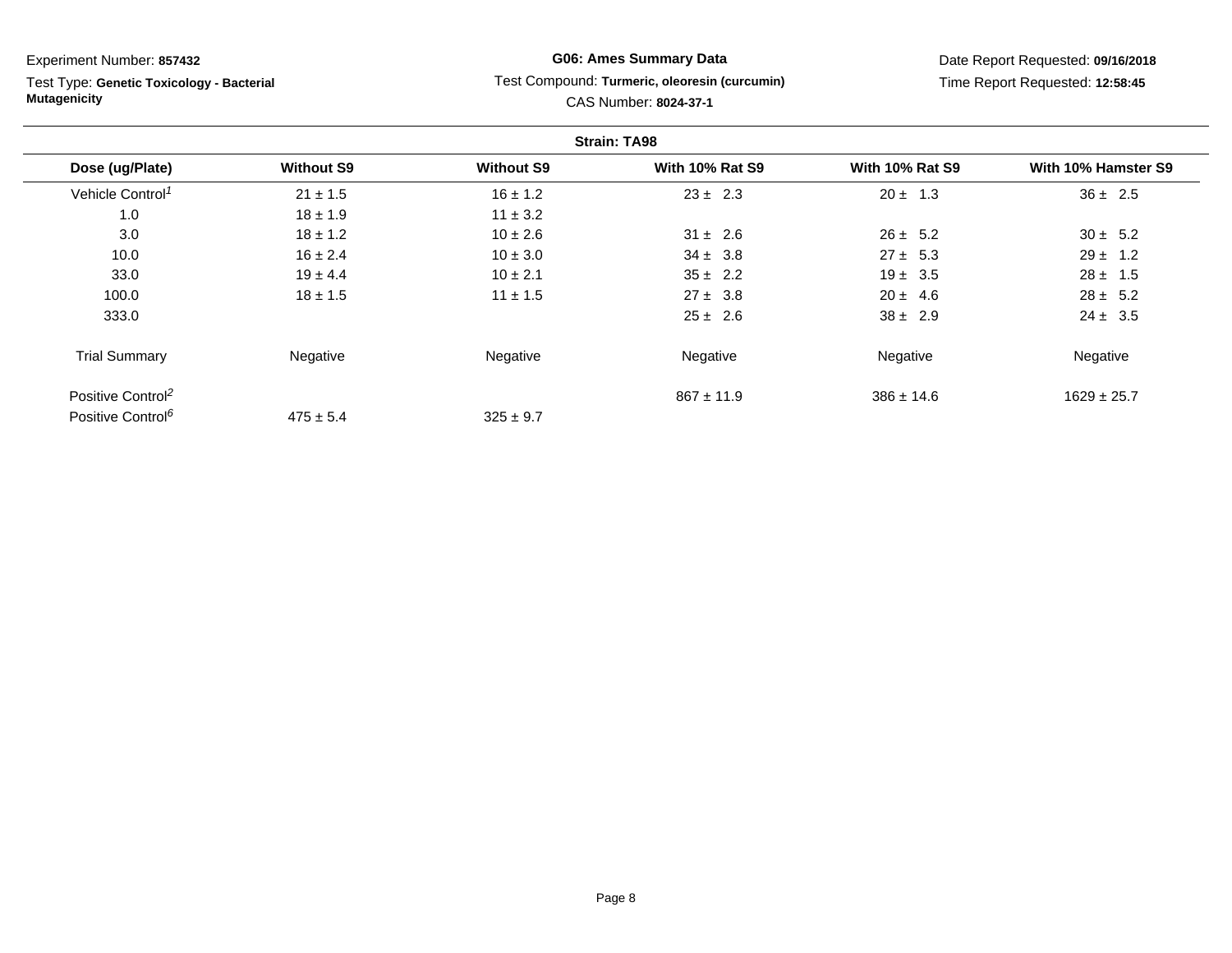Test Type: **Genetic Toxicology - Bacterial Mutagenicity**

**G06: Ames Summary Data** Test Compound: **Turmeric, oleoresin (curcumin)**CAS Number: **8024-37-1**

Date Report Requested: **09/16/2018**Time Report Requested: **12:58:45**

|                                                                |                     | <b>JUQUIL IAJU</b> |
|----------------------------------------------------------------|---------------------|--------------------|
| Dose (ug/Plate)                                                | With 10% Hamster S9 |                    |
| Vehicle Control <sup>1</sup>                                   | $36 \pm 3.1$        |                    |
| 1.0                                                            |                     |                    |
| $3.0\,$                                                        | $28 \pm 2.0$        |                    |
| 10.0                                                           | $24 \pm 3.3$        |                    |
| 33.0                                                           | $23 \pm 2.2$        |                    |
| 100.0                                                          | $26 \pm 5.7$        |                    |
| 333.0                                                          | $33 \pm 4.8$        |                    |
| <b>Trial Summary</b>                                           | Negative            |                    |
| Positive Control <sup>2</sup><br>Positive Control <sup>6</sup> | $948 \pm 61.4$      |                    |